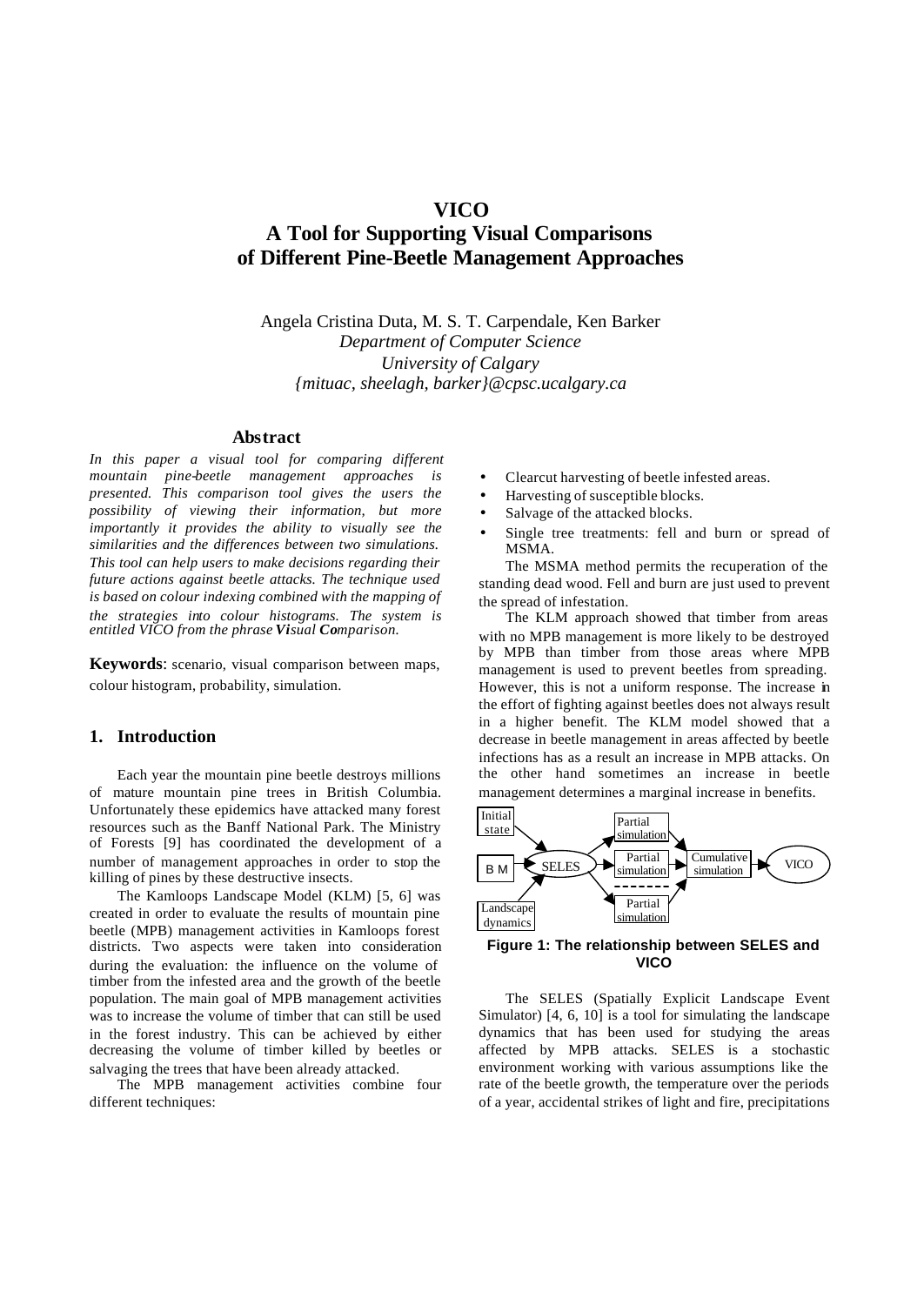etc., also called landscape dynamics. Since SELES is stochastic it runs ten Monte Carlo simulations for each scenario and then cumulates them as a final output. These ten simulations will be referred as partial simulations, while their combined result as a cumulative simulation. The practice of generating ten partial simulations combined in a cumulative one is called a simulation run

The VICO project aims to create a tool to facilitate choosing the most suitable landscape ecology management for any area already infected by beetles. The goal of this project is to provide users with a tool that helps them to visually compare cumulative simulations. By offering easy to understand visual comparison tools for data generated by SELES simulations, VICO makes a powerful assistant for making decisions about fighting against MPB attacks (see Figure 1).

Other terms used in this paper are strategy and scenario. A strategy or a beetle management approach means a group of actions performed together in order to stop the beetle attacks. A scenario refers to a strategy that can be applied to a particular location at a particular time and the probable result to be obtained.

## **2. SELES**

SELES [4,6,10] models and simulates landscape dynamics. A landscape is a heterogeneous region that generally is composed differing areas with differing interacting ecosystems. Analyses of landscape change tend to involve great distances and tend to take place over long periods of time. This makes experimentation impractical and leads to a need for the development of landscape models. These models can be of use in predicting the consequences of management actions.

## **3. Related work**

Histograms are frequently used for the presentation of information. They have also been used to recognise individual objects. Swain and Ballard [8] have developed an image search machine using histograms to search for an object in a database of images. The first step in searching is to create a histogram for each image. Each histogram shows the number of pixels for every colour that appears in the image. The second step is to distinguish objects from their background and redraw each histogram according to objects found into the image. The third step is to compare the histogram of the query object with the histograms of images. Sometimes the query object appears in another image having other dimensions and because of that it is difficult to detect its presence.

Pass and Zabih [7] have extended this method by using a joint histogram instead of just a simple colour one. A joint histogram contains information about a group of

pixels according to a set of features like RGB colours, edge density, degree of texture, rank and gradient magnitude. This method gives better results even when searching in totally different images that have similar colour histograms.

"Descartes" (earlier called "IRIS") [1, 2] is an application developed to compare values of certain statistical indices regarding several countries at a particular moment in time. It does not use histograms, but a bar according to the statistical index is drawn in the area of each country considered for comparison.

Visualising data generated by SELES was the goal of another tool called "Tardis"[3]. Tardis is an extension of SELES and it is focused on 3-dimensional visualisation of simulations generated by SELES. Tardis' main goal is to show the spatial-temporal changes that occur in landscape dynamics. One visualisation included in the Tardis is like a movie. One can move through it from the beginning to the end, or one can go directly to the end of it to see the final scene or one can stop it at time in the simulation and move either forward or backward. This allows one to see the simulated landscape situated both spatially and temporally (see Figure 2).



**Figure 2: Tardis: visualization of the spatialtemporal "movie" [3]**

## **4. Comparison between scenarios**

Four scenarios have been identified to fight against beetles, scenarios that have varying levels of pine beetle management: Beetle Management (BM), BM\*2, BM/2 and BM\*10. Their names express the effort involved in each strategy compared to the first one (BM), not necessarily the results obtained.

It is not easy to decide which scenario is more efficient at a particular moment in time for a specific area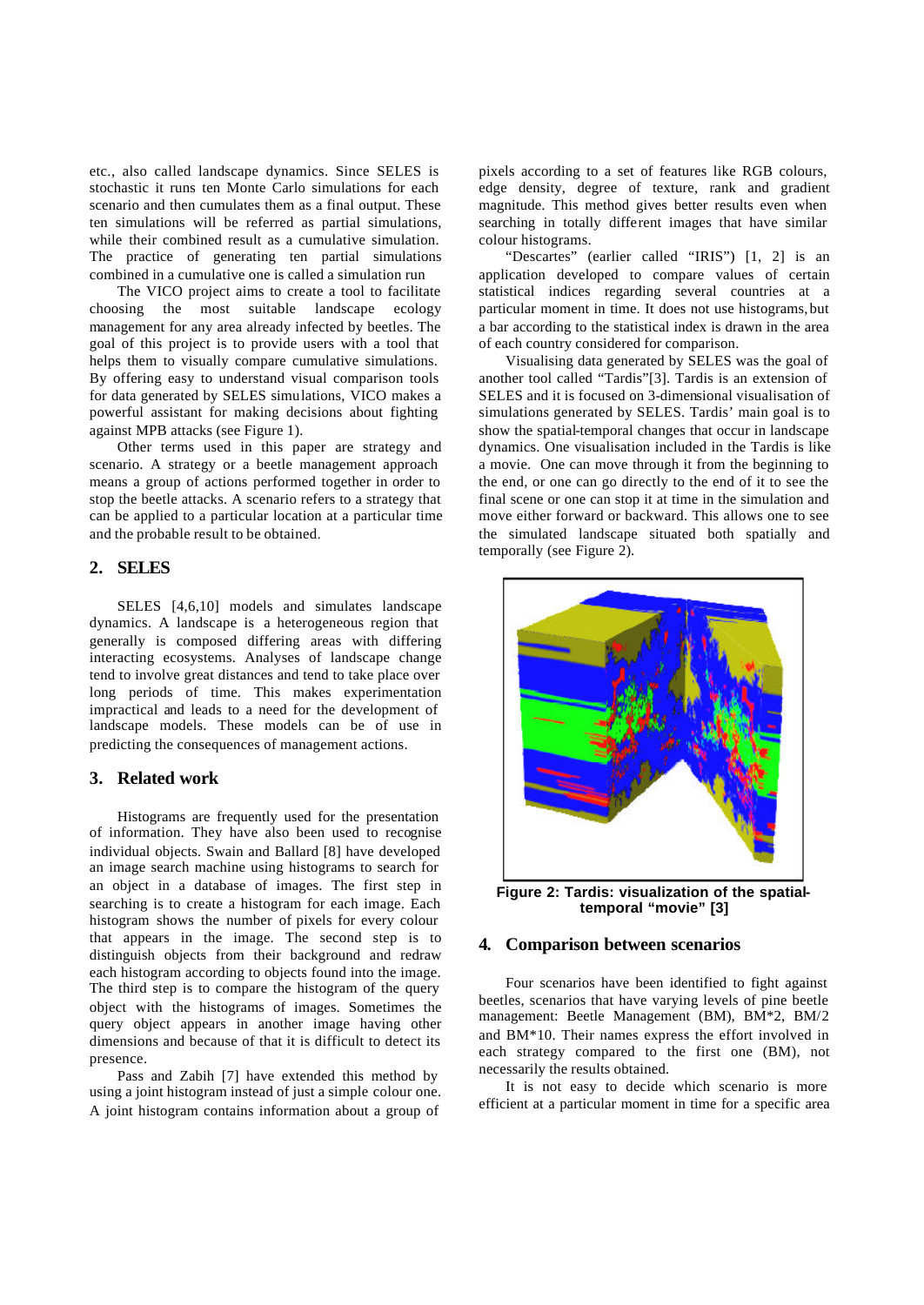due to different species of trees found in that area, different bio -geo-climatic influences and the elevation of the cost of implementing scenarios can be very

different. An interesting set of terms for comparison is:

- Cost of the beetle management
- Effect on beetle population
- Amount of wood lost / salvaged
- Size of infestation area



**Figure 3: An inventory map showing tree types**

VICO (VIsual COmparison) is a tool developed to permit comparison between different simulations generated by SELES (see Figure 1) in terms of the area of infestation. The user can identify exactly the areas that will be most likely affected by beetle attacks depending on the strategy applied. At the beginning, a map of a specific region is chosen where there is already a history of the activity of mountain pine beetles. The terrain data used to develop the comparison model was obtained from the Canadian Forest Service and British Columbia Ministry of Forest. The starting map representing an area attacked by MPB is one of the following:

- A bio-geo-climatic map of the area
- An inventory map showing the types of trees growing in that area (see Figure 3)
- An elevation map in metres
- A map showing the starting beetle population

In VICO the user can select two scenarios to compare. They can be:

- Two cumulative simulations of different MPB approaches for the same period of time.
- Two cumulative simulations of the same MPB approach for two different periods of time.

the area. Another aspect to take into consideration is that

Two cumulative simulations of different MPB approaches for two different periods of time.

Each cumulative simulation of a scenario results in a map that is created by adding the results of running the simulation ten times. It is a map of probabilities of beetle attacks, where probabilities are visually represented using different colours. As each of the partial simulations based on probabilities it can result a different map of beetle attacks in an area. Table 1 shows the signification of colours in the cumulative simulation.

| Table 1: The meaning of colours in cumulative |  |  |  |  |  |
|-----------------------------------------------|--|--|--|--|--|
| simulations                                   |  |  |  |  |  |

|               |  | Probability to be<br>attacked |
|---------------|--|-------------------------------|
| <b>Colour</b> |  | (out of $10$ )                |
| <b>Black</b>  |  |                               |
| Green         |  | 1                             |
| Cyan          |  | 2                             |
| Light blue    |  | 3                             |
| Blue          |  | 4                             |
| Dark blue     |  | 5                             |
| Pink          |  | 6                             |
| Light red     |  | 7                             |
| Dark red      |  | 8                             |
| Orange        |  | 9                             |
| Yellow        |  | 10                            |

The probability that a cell is attacked is the number of partial simulations in the cumulative simulation, in which that cell is simulated as being attacked.



**Figure 4: Two cumulative simulations showing the probable MPB attacks in the same area. The first one is showing the area after BM has been applied for one year and the second one BM/2 after ten years**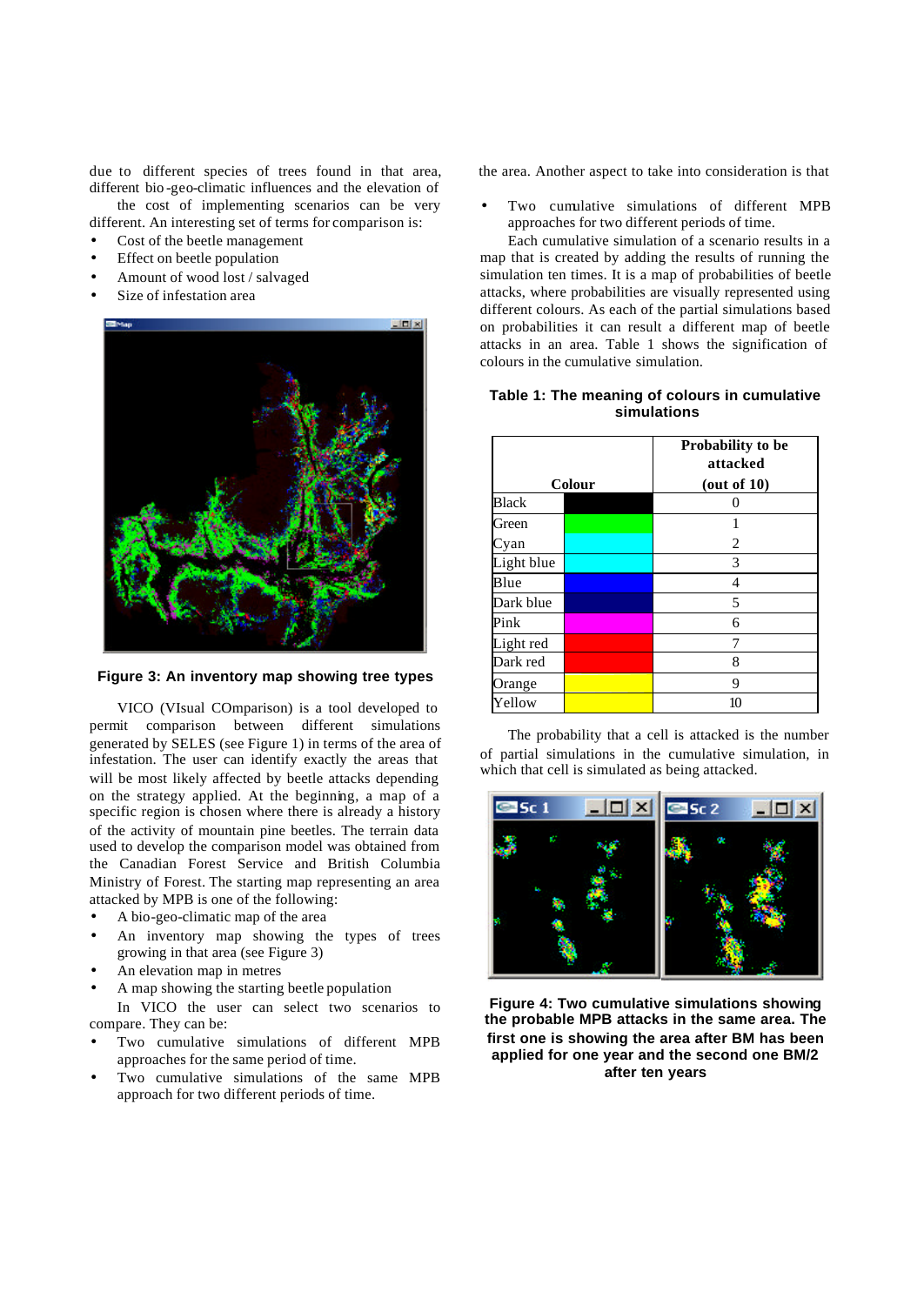

**Figure 5: VICO implementation**

# **5. How does VICO work?**

In VICO (see Figure 5) the user has the possibility of choosing the type of map he/she wants: a bio-geo-climatic map of the area, an inventory map showing the types of trees growing in that area, an elevation map or a map showing the starting beetle population or even a map of another cumulative simulation. Then the user has to choose the type of beetle management strategy and the number of years the simulation should be run. For example: the first scenario can be BM showing the cells attacked after one year from the moment when the beetle attack was recorded and the second one can be BM/2 applied for ten years (see Figure 4).

## **5.1 The comparison histogram**

After selecting the two scenarios two small windows will appear to show parts of the cumulative simulations according to the parts selected from the map (see Figure 4). The user can compare these two scenarios by comparing parts of them displayed in two small windows. To facilitate the comparison another window displays a

histogram of the numbers of cells probable to be attacked in each scenario. The histogram is drawn according to the area of the map that is currently under the observation.



**Figure 6: The histogram for comparison**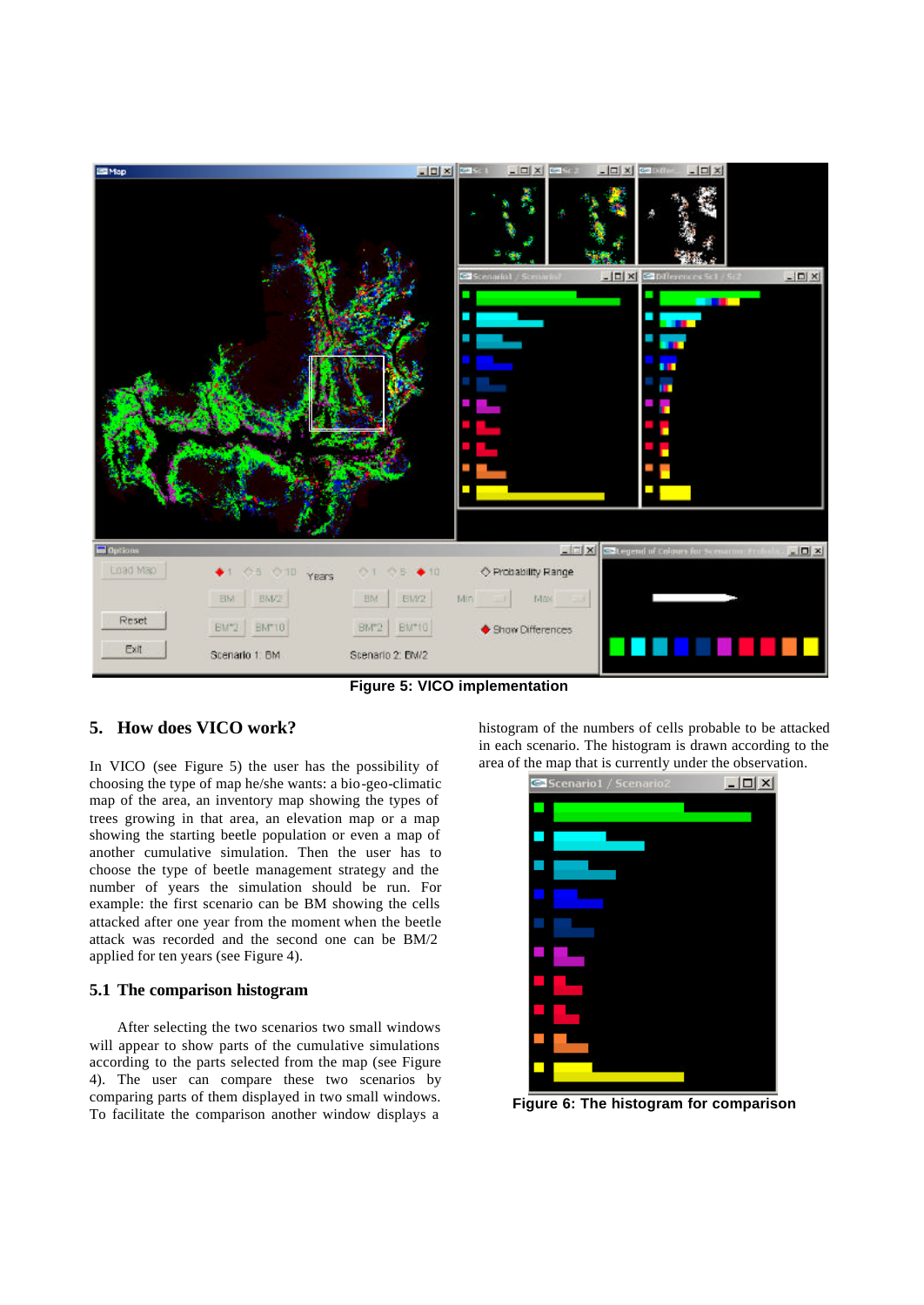The bars drawn represent relative values of the selected area from the map. Every time a small area is selected the numbers of cells from each scenario are computed according to their probability. Then the maximum of these numbers is chosen and all the values are divided by this maximum. This method ensures a good visual representation every time the histogram is redrawn. The position of bars, one under the other, grouped by the values of probability, makes differences easy to see. The small coloured squares from the left side of the window show all the possible probabilities for a cell to be attacked. In case in one scenario or in both scenarios there are no cells to be attacked with a certain probability the small square from the left side of the histogram will just let the user know that (see Figure 6).

#### **5.2 Cells within a range of probability**

The user may be interested only in the comparison of the cells attacked with the probability in a certain range, for example: either lower than 50%, or more than 50%, or between 30% and 60% (see Figure 7). For this a filter specifying the up per value and the lower value of the probability considered is incorporated in the application.

| LOANING! | $+105.010$ vases     | $0101 + 10$             | ◆ Probability Range         |
|----------|----------------------|-------------------------|-----------------------------|
|          | $H$ EM2<br><b>BM</b> | <b>BM2</b><br><b>EM</b> | $M = 10 - 1$<br>$Mn.5$ $-1$ |
| Reset    | BM"10<br>B14''2      | EM'2 EM'10              | O Show Differences          |
| Ext      | Sconario 1           | Scenario 2              |                             |

**Figure 7: Options in VICO**

## **5.3 Seeing the differences**

In order to depict the differences between two scenarios in a detailed manner the user can choose to display another window (see Figure 8). Two colours appear in it:

- white for cells where applying scenario 1 there is a lower probability to be infected.
- brown for cells where applying scenario 2 there is a lower probability to be infected.



**Figure 8: Window showing differences between two scenarios**

#### **5.4 The histogram for differences**

Another histogram is attached to the window of differences showing in a visual way the differences between scenarios. The starting point for this histogram refers to the numbers of cells for each probability for the first scenario. The values for the same cells in the second scenario are shown in each second line. If two adjacent bars are equal that means all cells of a certain probability from scenario 1 are also probably being attacked in scenario 2. If two adjacent bars are not equal then the second one is shorter and that means that not all cells attacked in scenario 1 are also probably to be attacked in scenario 2.

Let's take as an example the histogram from Figure 9. In the first group of bars (the group that has a small green square on the left side) the first bar shows the number of cells with the value of probability 1 in the first scenario. The second line of the group shows how many of the cells, which appear with value 1 in the first cumulative simulation, are simulated as being attacked in the second scenario and with what probabilities. The second line has lots of colours meaning that some of the cells with value 1 in the first scenario are going to be attacked with the same probability in the second scenario (green cells) or with greater values of probability (represented by cyan, blue, red and yellow parts of the bar) or are not probable to be attacked at all (the black part of the bar).

| C Differences Sc1 / Sc2 | $ \Box$ $\times$ |
|-------------------------|------------------|
|                         |                  |
|                         |                  |
|                         |                  |
|                         |                  |
| П                       |                  |
| F                       |                  |
|                         |                  |
|                         |                  |
|                         |                  |
|                         |                  |

**Figure 9: Histogram of differences**